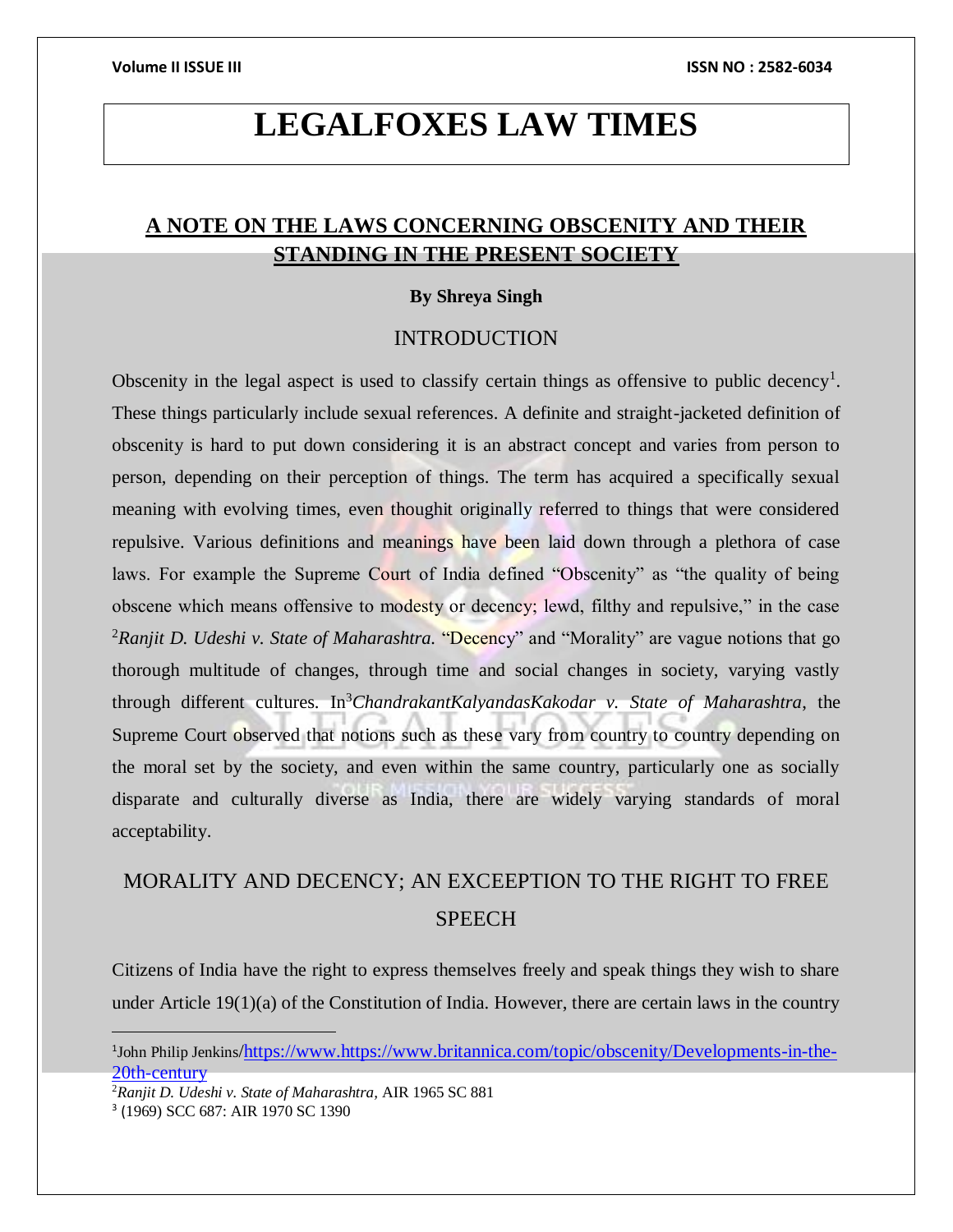### **Volume II ISSUE III ISSN NO : 2582-6034**

that act as exception to this right as they impose reasonable restrictions in the interest of "decency" and "morality."<sup>4</sup>

Some of the laws that embody restrictions on the right to free speech and expression are:

- The Indian Penal Code, 1860 makes the sale, letting for hire, distribution, circulation, public exhibition, import, export and advertisement of obscene matter an offence, punishable, with imprisonment and fine.<sup>5</sup>
- The Cinematograph Act, 1952 prohibits the certification of a movie by the Censor Board, if the film or any portion of it is against the interests of morality and decency.<sup>6</sup>
- The Dramatics Performances Act, 1876 prohibits public dramatic performances on the basis of obscenity, punishable with imprisonment and fine.<sup>7</sup>
- The Customs Act, 1962 empowers the Government to prohibit and impose restrictions on the import and export of goods in the interest of morality and decency.<sup>8</sup>
- Post Office Act, 1898 prohibits the transmission, by post, of anything on the ground of decency.<sup>9</sup>
- The Indecent Representation of Women (Prohibition) Act, 1986 prohibits the indecent representation of women through advertisements or other publications, writings, figures etc. and makes the contravention punishable with imprisonment and fine.<sup>10</sup>
- The Young Persons (Harmful Publications) Act, 1956 prohibits publications of any sort that might corrupt a child or young person and incite him to commit crimes. <sup>11</sup>
- The Information Technology Act, 2000 makes the publication and transmission in electronic form of material which is lascivious or appeals to the prurient interests, and corrupt persons who are likely to come across it. <sup>12</sup>

<sup>4</sup> Art. 19(2) , Constitution of India, 1950

<sup>5</sup>Ss. 292-94, IPC

<sup>6</sup>S. 5-B, Cinematograph Act, 1952

<sup>7</sup>The Dramatic Performances Act, 1876, Preamble; S. 3(c); S. 6

<sup>8</sup>S. 11(b), Customs Act, 1962

<sup>9</sup>S. 20, Post Office Act, 1898

<sup>10</sup>Ss. 3-6, Indecent Representation of Women(Prohibition) Act, 1986.

<sup>11</sup>Ss. 2(a), 3-7 ,Young Persons (Harmful Publications) Act, 1956.

<sup>12</sup>S. 67, 67 A , Information Technology Act, 2000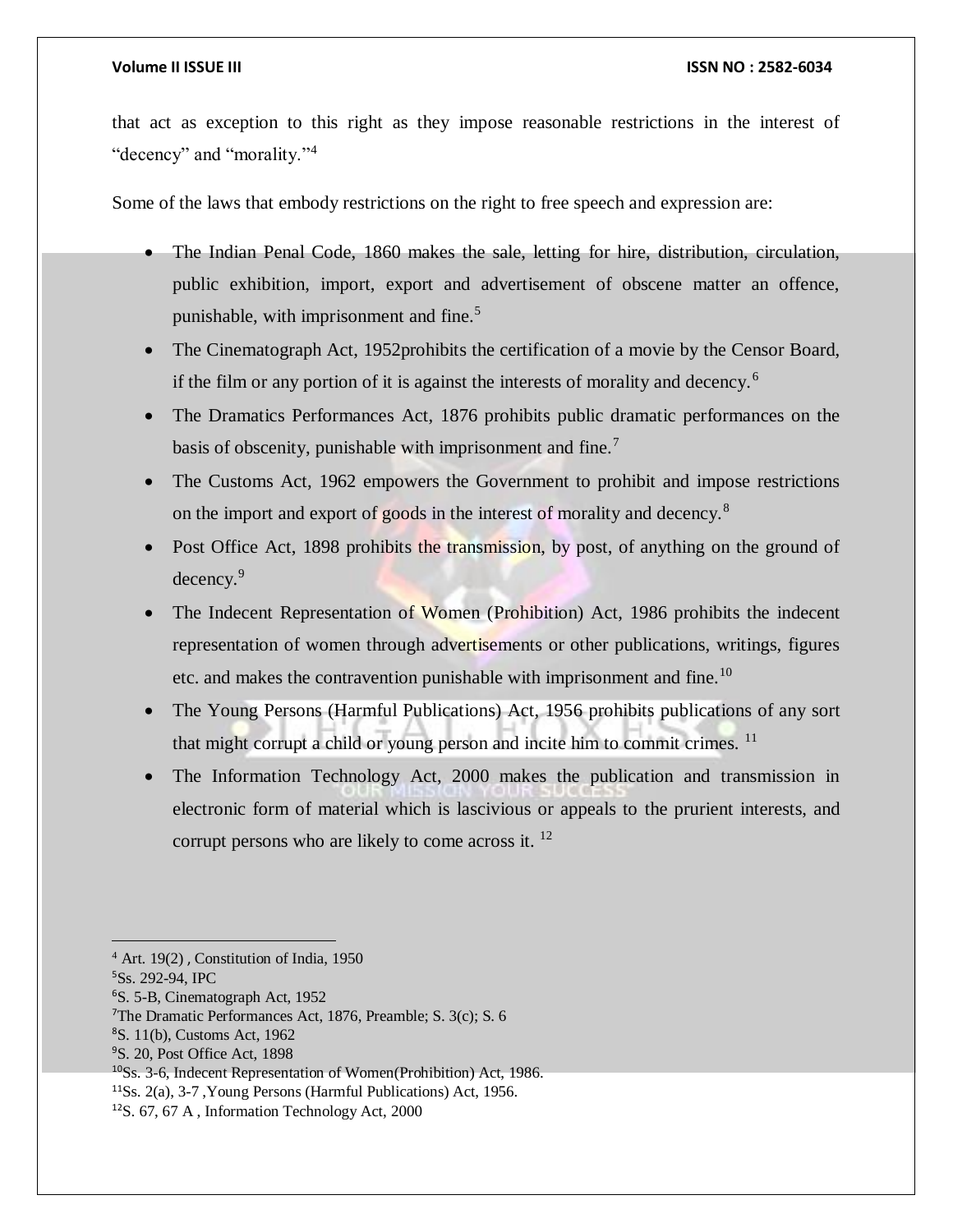$\overline{a}$ 

• The Cable Television Networks (Regulation) Act, 1995 prohibits telecast of programs on cable television, which offend decency and morality and visits a contravention with imprisonment and fine. $13$ 

## OBSCENITY, INDECENCY, VULGARITY, SEX AND NUDITY: DISTINCTIONS AND WHAT SETS THEM APART

INDECENCY AND OBSCENEITY- As stated earlier given the dynamics of social opinions, changing morality and evolving standards, a straightjacketed definition of obscenity 2would cause more problems than it solved. Indecency as a concept is way wider than the concept of obscenity. Anything that comes under the ambit of obscene would most definitely be considered indecent. <sup>14</sup>On the other hand all things that are recognized as indecent are not necessarily obscene. "Indecency" purely means non-conformance with accepted standards of morality, whereas "obscenity" refers to that which has lascivious appeal.

VULGARITY AND OBSCENITY-The distinction between vulgarity and obscenity was laid down by the Supreme Court in *Samaresh Bose v. AmalMitra.<sup>15</sup>* The Court held that 'A vulgar writing is not necessarily obscene. Where on one hand, vulgarity arouses a feeling of disgust and revulsion but does not have the effect of corrupting the morals of the reader, Obscenity on the other has the tendency to deprave and corrupt those minds that are to immoral influences.'

OBSCENITY, SEX AND NUDITY - A reference to sex or sexual explicitness is different from obscenity or indecency. In *Ranjit D. Udeshi v. State of Maharashtra<sup>16</sup>* the Supreme Court remarked that "if the rigid test of treating with sex as the minimum ingredient were accepted hardly any writer of fiction today would escape the fate Lawrence had in his days."<sup>17</sup> In *K.A. Abbas v. Union of India* the Supreme Court observed that sex and obscenity are not always synonymous and it was wrong to classify sex as essentially obscene or even indecent or

<sup>13</sup>Ss. 5, 6, 16, 17, 19 and 20, Cable Television Networks (Regulation) Act, 1995  $^{14}$ (R. v. Stanley, 1965) <sup>15</sup>(1985) 4 SCC289, AIR 1986 SC 967 <sup>16</sup>*ibid* 17*ibid*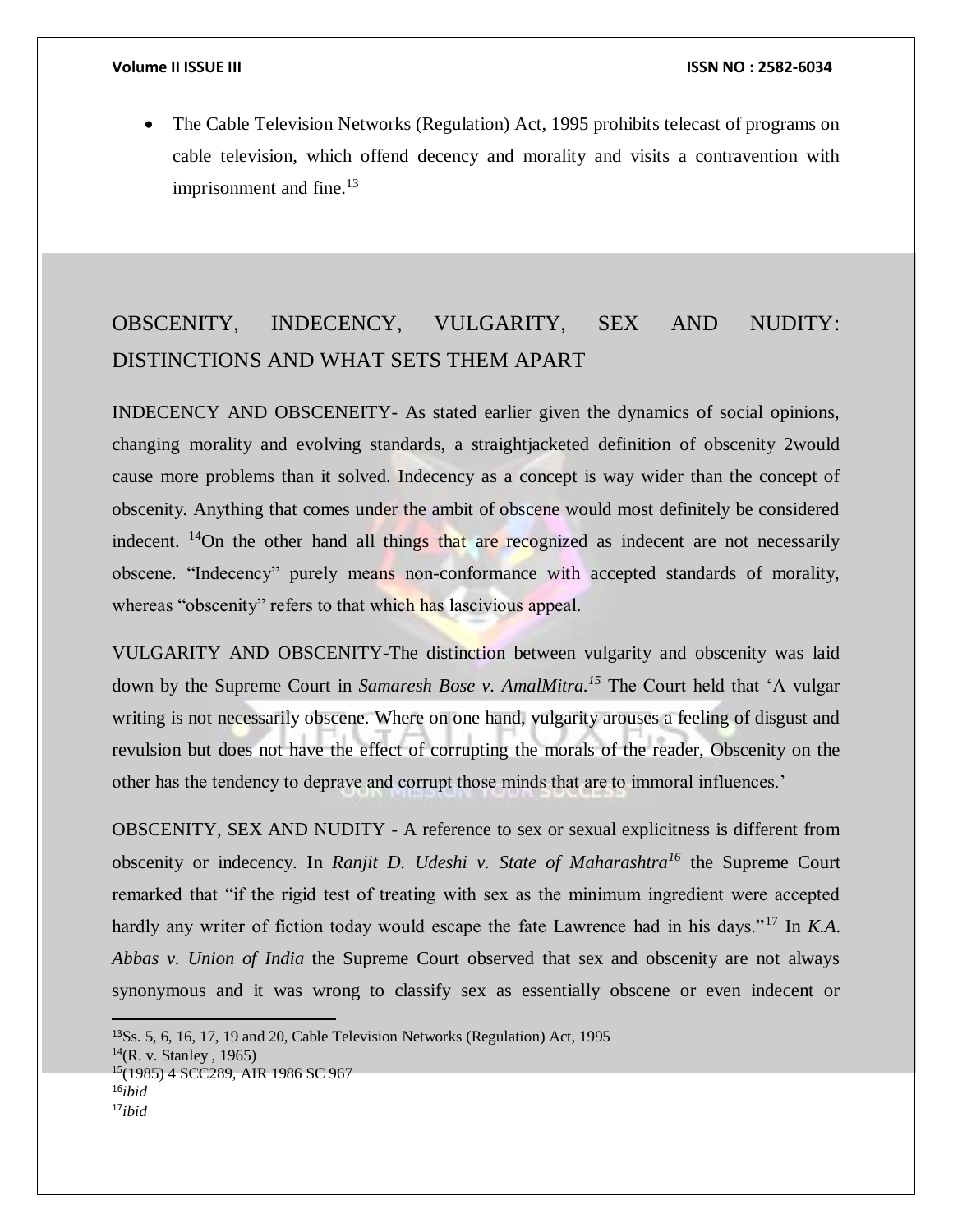### **Volume II ISSUE III ISSN NO : 2582-6034**

immoral.<sup>18</sup>*Bobby Art International v. Om Pal Singh Hoon<sup>19</sup>*was another case where the Supreme Court drew the distinction between nudity and obscenity. The Supreme Court rejected the petitioner's contention that the scene of frontal nudity was within Article  $19(2)^{20}$  and Section 5-B of Cinematograph Act, 1950 and held that "the object of showing frontal nudity of the humiliated rape victim was not to arouse the prurient feelings but revulsion for the perpetrators.

In *MaqboolFidaHussain v. Raj Kumar Pandey<sup>21</sup>*the Supreme Court observed that 'having been called the Land of Kama Sutra, why is it that we shy away from that very name. The Court contemplated that it is the way of perception to objects which makes the person perceive things in the way they do. The Court was of the opinion that it was unfortunate that India's new 'puritanism' is being carried out in the name off cultural purity and some ignorant people are vandalizing art and pushing the country to a pre-renaissance era.<sup>22</sup>

### OBSCENITY AS A STRICT LIABILITY

The Supreme Court held in *Ranjit D. Udeshi*<sup>23</sup> that it is not necessary to prove knowledge of obscenity. Section 292 of IPC does not make knowledge of obscenity an ingredient of the offence. The court held that the prosecution is not required to prove something that is not needed according to the law. If knowledge was made part of the *actusreus,* it would place an impenetrable defense in the hands of the offenders. The difficulty of obtaining legal evidence of the offender's knowledge has made the liability of this offence strict.

# THE VARIOUS TESTS OF OBSCENITY

The Supreme Court recognized that there can be no specific test for obscenity and each case would have to be specifically judged on its facts. Some of these tests are as follows:

- The Hicklin's test
- The likely audience test
- Literary merit and "preponderating social purpose"

(1970) SCC 780; AIR 1971 SC481 (1996) SCC I : AIR 1996 SC 1846 Constitution of India, 1950 2008 Cri LJ 4107 (Del) <sup>22</sup>*ibid* 23*ibid*

 $\overline{a}$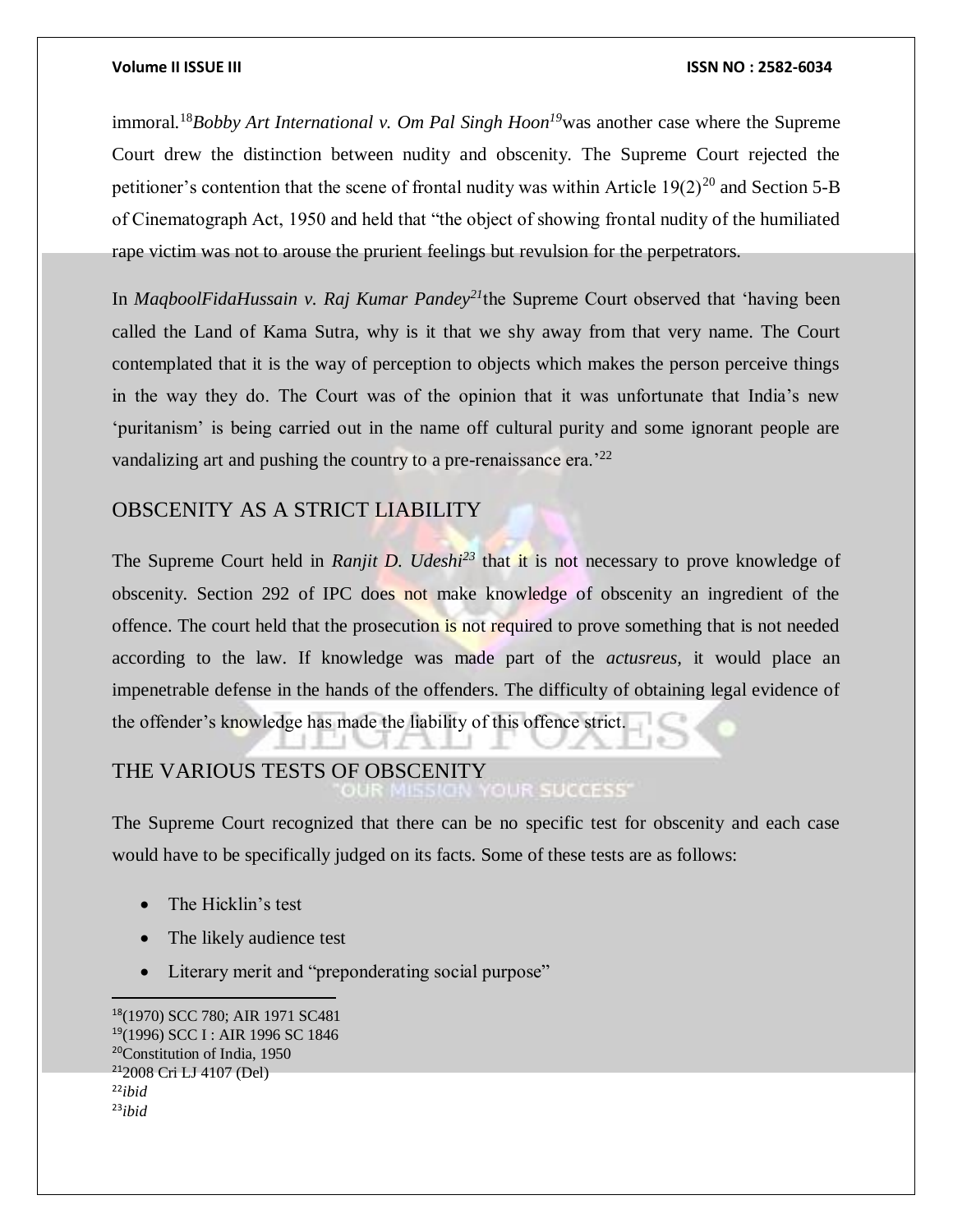- The aversion defense
- Contemporary/national standards
- Judging the work as a whole
- Opinion of literary/artistic experts
- Test of the ordinary man

THE HICKLINS TEST-The test is based on the effect a publication would have on the most vulnerable members of society, whether or not they read it. Under this test the defense of literary merit was not available. Although the test was buried in England after the Obscene Publications Act of 1959 the Supreme Court of India adopted it in the *Ranjit D. Udeshi*<sup>24</sup>case. The Supreme Court was of the opinion that should not be given up just because it makes the court the judge of obscenity. The Court relied on this test for the above mentioned case and further interpreted the word "obscene" to meansomething that is "offensive to modesty or decency; lewd, filthy and repulsive".<sup>25</sup> The court held that to decide what could be called obscene attention should be paid to the "community mores and standards".

THE LIKLELY AUDIENCE TEST – The likely audience test replaced the most vulnerable person standard set by the Hicklin's test by the likely reader test as mentioned in section 292 of IPC. The test was to see the effect of a publication on the audience who were likely to gain access to it. In *Samaresh Bose<sup>26</sup>*the court stated that the judge should place themselves in the position of a reader from every age group who are likely to come across the book and should try to gauge the possible effects that it might have in the minds of the readers.

LITERARY MERIT AND "PREPONDERATING SOCIAL PURPOSE"- There are a lot of instances where art and obscenity are entangled with each other. Under these circumstances it should be seen that whether the literary or social merit outweighs the obscene content. Obscenity without a greater social importance cannot gain protection of free speech and expression. This was applied to Lawrence's Lady Chatterley's Lover as it was said that there was no specific social gain that the book held which could outweigh the obscene matter. Similarly in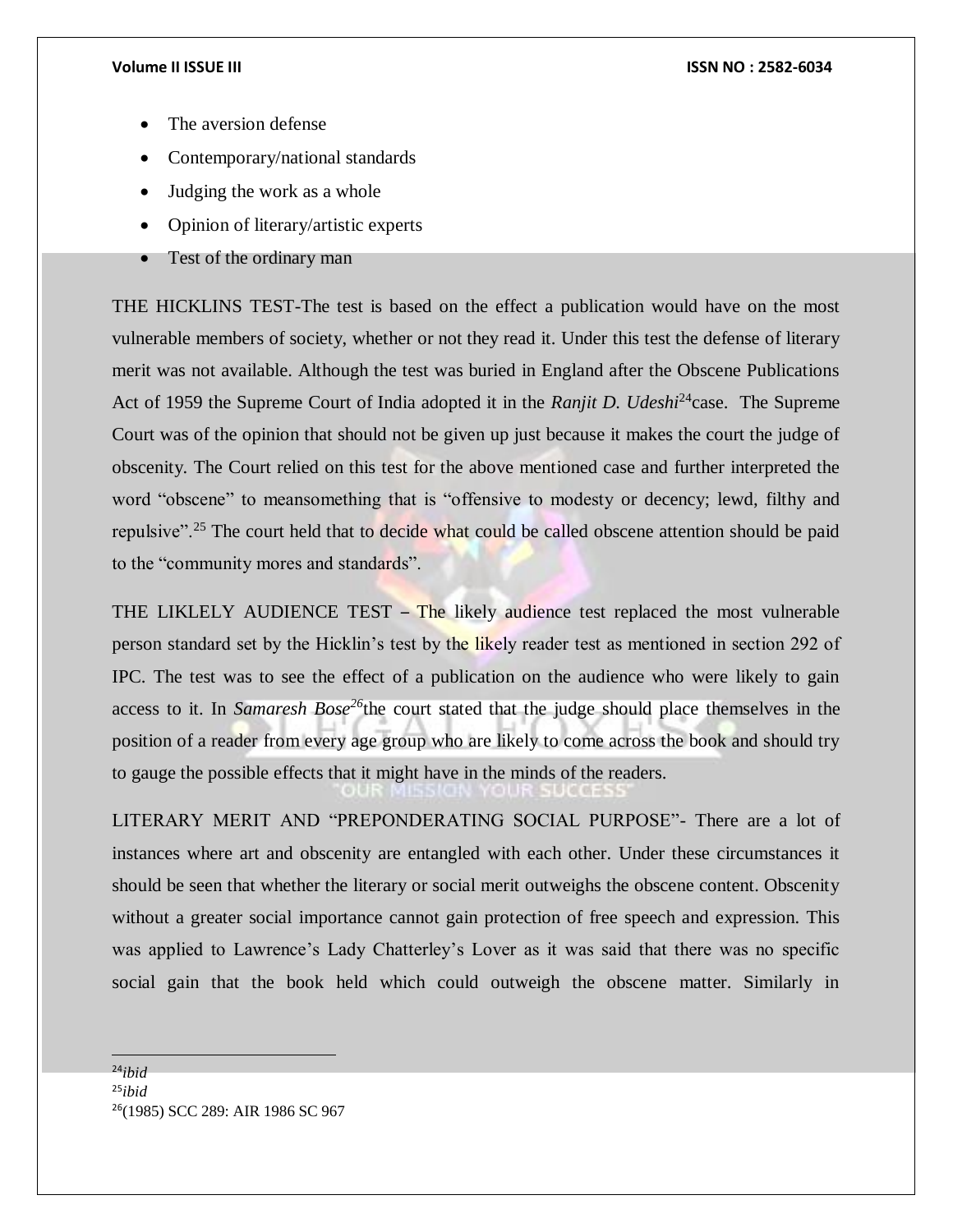### **Volume II ISSUE III ISSN NO : 2582-6034**

*AnandPatwardhan<sup>27</sup>* a film by the name *Father, Son and Holy War* was denied telecast as it could cause law and order problems and further that there was no public gain in its telecast.

THE AVERSION DEFENCE – As discussed in *K.A. Abbas v. Union of India<sup>28</sup>*sex and nudity do not always constitute obscenity. Sometimes sex and nudity is depicted not to arouse sexual desire but to arouse horror and disgust the social evil that the scene depicts. This defense was referred to, as the "aversion defense" in the United Kingdom. The best example of the aversion test in India is the Bandit Queen Case. When a film simply seeks to draw the attention of the public towards social vices and demands remedy through its portrayal it cannot be denied exhibition.

CONTEMPORARY NATIONAL STANDARDS – This test says that the judging of a particular work to find out whether it is obscene should be done on the basis of the national standards and contemporary mores.<sup>29</sup>For example in the present Indian society the concept of pre-marital sex and live-in relationships is no longer uncommon and so any reference to these or an attempt to raise acceptance of these trends cannot be considered as obscene.

JUDGING WORK AS A WHOLE - This test lays down that the entire publication should be scrutinized as a whole and the allegedly offensive portions should be analyzed separately as well to see the effect that it might have and whether they are in reality as obscene that would deprave and corrupt minds of likely readers and viewers. If the publication, when judged in its entirety has a theme and message to convey it cannot be considered as obscene and therefore con not be stopped from exhibition in front of the public.

OPINION OF LITERARY/ARTISTIC EXPERTS – In the case of *Samaresh Bose<sup>30</sup>* the court held that when a situation comes where the element of subjective or personal preference may remain hidden in the subconscious mind which may affect fair assessment the court can consider the views expressed by reputed or recognized experts in the field.

TEST OF THE ORDINARY MAN – According to this, the test of judgment of a work should be of an ordinary man and not of a hypersensitive person. Something that may strike as normal to an

 $\overline{a}$ <sup>27</sup>(2006)8 SCC 433: AIR 2006 SC 3346 <sup>28</sup>*ibid* <sup>29</sup>*Ranjit D. Udeshi v. State of Maharashtra*, AIR 1965 SC 881; *K.A. Abbas v. Union of India*(1970) SCC 780: AIR 1971 SC 481; 30(1985) SCC 289: AIR 1986 SC 967